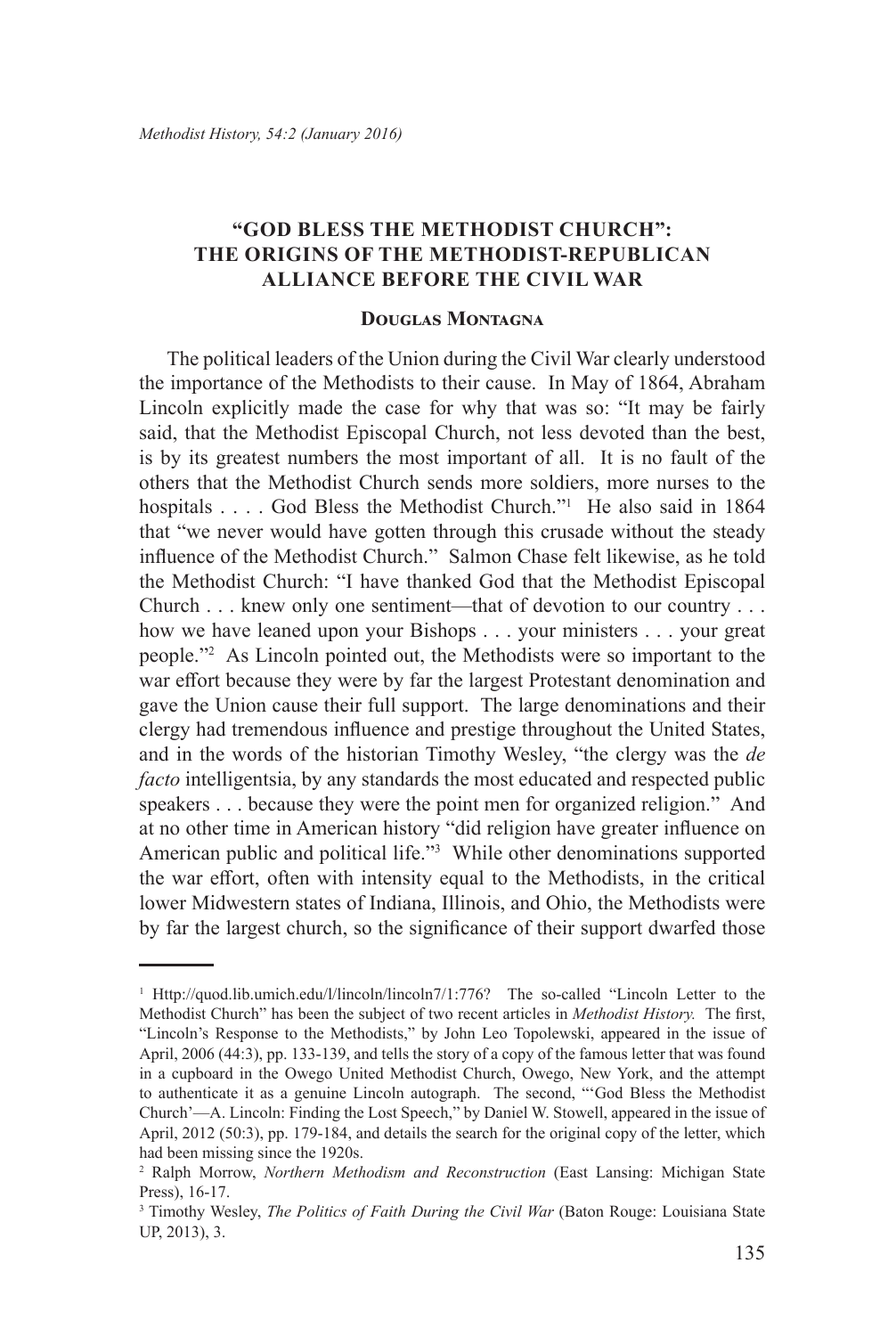of other denominations, as Lincoln recognized. Clearly, the reasons why the Methodists in the north gave such energetic support to the Union cause are vital to understanding the Union cause itself.

The Methodists supported the Union so strongly because they shared so many qualities and beliefs with the Republican Party, the political institution that spearheaded and embodied the Union cause. Never before or since in American history have a denomination and a political party worked so much in tandem or like a coalition. They achieved one of the most important outcomes in American history, crushing the Confederate rebellion and restoring the Union. Both institutions drew their support from similar people, the aspiring small farmers and artisans, often moving west in pursuit of opportunities. The same political issues that increasingly drew attention and involvement from Methodists—temperance, fear of Roman Catholic immigrants, and of course anti-slavery—were the same issues that the Republican Party formed around in the early to mid-1850s. Both institutions were critical of the South, Methodists in part because of the bitter schism over slavery in 1844, and Republicans because the South threatened their ideal of a society based on morality, free labor, and economic opportunity. And finally, both institutions reacted to the major sectional controversies of the 1850s in similar ways, and they found themselves closely in synch as sectional crisis turned into a war in 1861. In an era when the differentiation between religion and politics was not as distinct or clear as today, Methodists and Republicans functioned as different parts of the same giant force, with Republicans giving Methodists a sense of political and military power and Methodists giving Republicans their crusading spirit and sense of righteousness, all in the name of crushing the threat to the free, moral, Godly Republic. The striking similarities between the people attracted to Methodism and to the Republican Party help to explain this close connection.

The early Republican Party and early American Methodism appealed to nearly identical constituencies of artisans, small farmers, and workers. The lives of many members of the Midwestern Methodist clergy resemble Abraham Lincoln's life of growing up on the frontier, moving west seeking better lands for their families, and/or making the transition from working with their hands as artisans or farmers before joining the professional or entrepreneurial classes. Even the life of the British-born leader and visionary of early American Methodism, Francis Asbury, foreshadowed this pattern. Asbury was an apprentice metal worker before turning full time to a career as a Methodist clergyman. He succeeded to such an extent that John Wesley sent him to North America to oversee and minister to the few scattered Methodist congregations in the 1770s, eventually becoming the leader of a huge, influential religious movement. Many of Asbury's Midwestern successors followed similar career paths. Before becoming Methodist clergy, Jacob Gruber was a blacksmith; Alfred Brunson, a shoemaker; Jacob Young,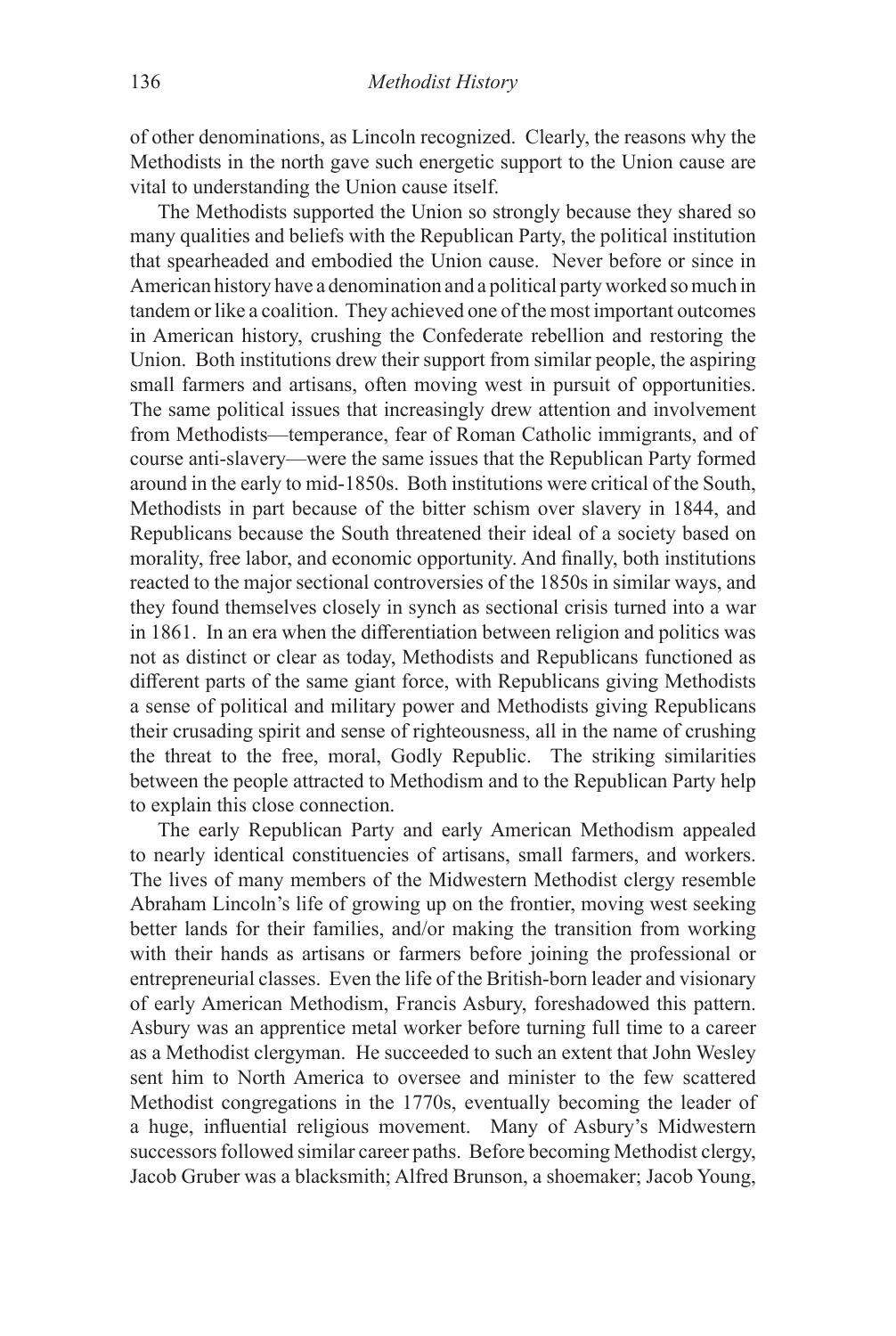a carpenter; and Eli Farmer and Peter Cartwright, middling farmers.<sup>4</sup> James Finley recalled that the early Methodist clergy, "like the early founders of Christianity," were often from "the toiling classes…taken from the plow, the loom, the bench, and the anvil . . . ."<sup>5</sup> A revealing vignette of the relationship between Methodism and the world of small producers is a description of a late 1830s Illinois Methodist meeting by the Methodist itinerant S. R. Beggs. According to Beggs, "our only place of worship was brother Bristol's carpenter shop, and there I preached among jack planes and chisels." That setting did not get in the way of the meeting's purpose, as they "had an excellent meeting, many souls being born into the kingdom."6 Having tired of meeting in a carpenter's shop, the Peoria Methodists considered erecting an actual church building. The artisanal backgrounds of so many Methodist clergy and lay people gave them the expertise and work ethic literally to build their churches with their own hands. Hard work, however, was not an end in itself for Methodists, who also wanted and appreciated the material and social benefits that came from the fruits of hard work. Similarly, the founders and polemicists of the Republican Party that sprang up in the mid-1850s believed that a general "equality of opportunity existed in the north," and that the acquisition of wealth proved that a man had worked hard and lived a frugal, pious life, honoring "the Protestant work ethic."<sup>7</sup>

Joseph Tarkington, an Indiana circuit rider who would rise to the rank of presiding elder, exemplified social mobility through hard work. His father was born in Tyrell County, North Carolina, and later moved to Nashville, Tennessee, where Joseph was born in l800. Like many other frontiersmen at that time, Joseph's father hoped to buy land despite being cash poor. After finally obtaining the land, clearing it, and then building a barn and a house, the Tarkingtons lost what they had, because the people who sold them their farm had themselves acquired it fraudulently.<sup>8</sup> For the next two years, they worked a leased farm, while Joseph's father tried to figure out the best way to buy land of his own. After the War of l8l2 opened up more of the frontier for settlement, Joseph's father, against the advice of his brothers, moved to Indiana instead of an area further south. According to Joseph, his father's antipathy to slavery solidified this decision, despite warnings from relatives that at least a few slaves would be necessary for establishing a living on the

<sup>4</sup> John Wigger, *Taking Heaven By Storm: Methodism and the Rise of Popular Christianity in America* (New York: Oxford UP, 1998), 49.

<sup>5</sup> James Finley, *Sketches of Western Methodism: A Biographical, Historical, and Miscellaneous Illustrative of Pioneer Life* (Cincinnati*:* Methodist Book Concern*, 1854),* 230*.*

<sup>&</sup>lt;sup>6</sup> S. R. Beggs, Pages from the Early History of the West: Embraces, Reminiscences, and Inci*dents of Settlement and Growth, and Sketches of the Material and Religious Progress of the States of Ohio, Indiana, Illinois, and Missouri, with a Special Reference to the History of Methodism* (Cincinnati: Methodist Book Concern, 1868), 121, 127-128.

<sup>7</sup> Eric Foner, *Free Soil, Free Labor, Free Men: The Ideology of the Republican Party Before the Civil War* (New York: Oxford UP, 1970), 14, 15, 23.

<sup>8</sup>Joseph Tarkington, *The Autobiography of Joseph Tarkington, One of the Pioneer Preachers of Indiana,* with an Introduction by Thomas A. Goodwin (Cincinnati: Curts and Jenning, 1899), 66-67.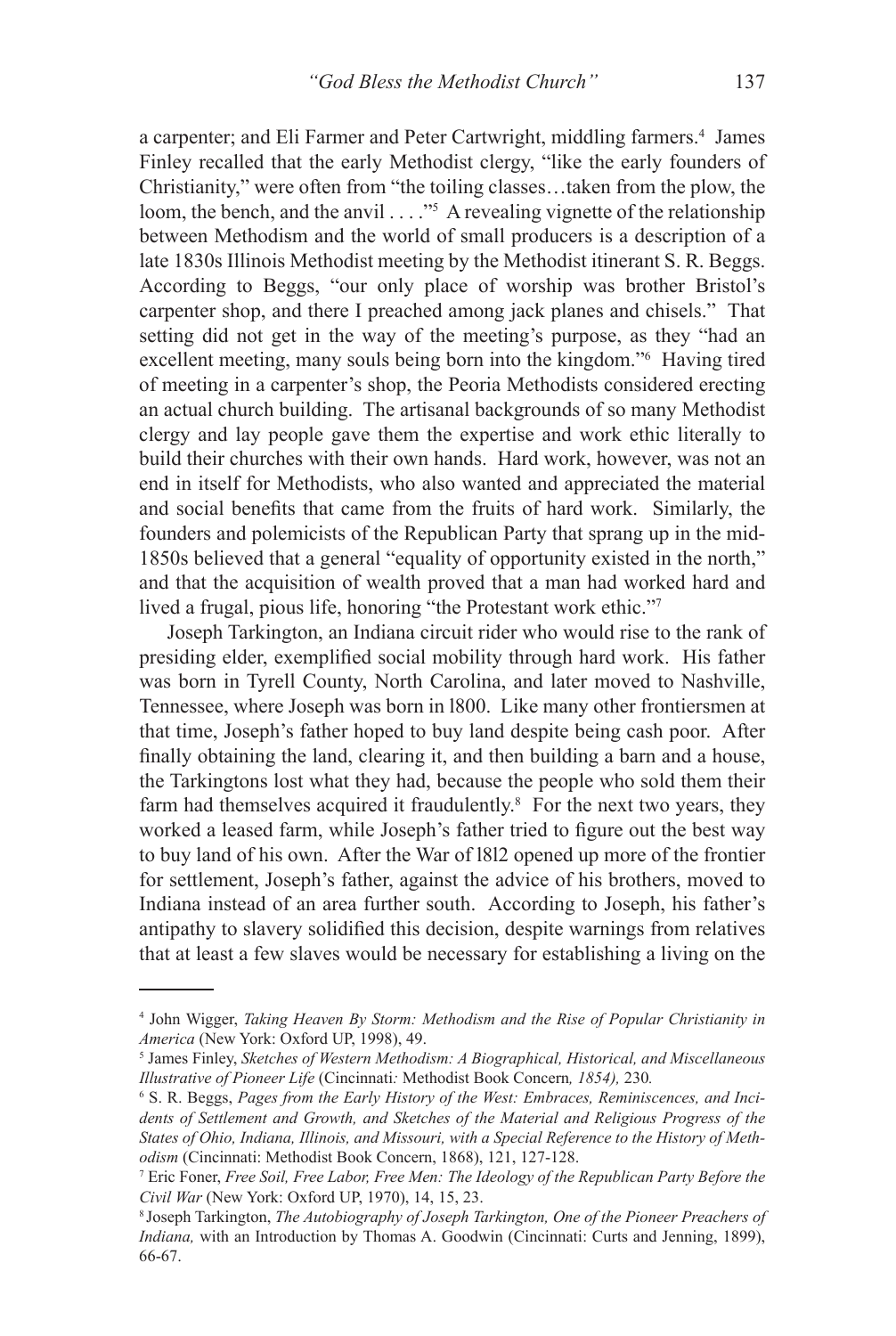frontier.<sup>9</sup> After several attempts to establish a homestead on the frontier, the Tarkington family finally built a home and created a farm in Monroe County, near Bloomington, Indiana. In his *Autobiography,* Joseph describes the hard work necessary to clear farmland in the woods of Indiana:

How hard was the work, cutting the timber off to raise corn in Indiana! . . . [T] he hidden root and the threatening stump often made his [a frontiersman's] life, between the plow handles, worse than the grasshopper, a burden.<sup>10</sup>

Having experienced the back-breaking manual labor and the precariousness of trying to support a family as a small farmer, Tarkington enjoyed and embraced his own improving material circumstances as he moved up in rank in the Methodist Episcopacy from circuit rider to Presiding Elder, and as his own children married up the social order. And unlike Peter Cartwright, Tarkington became a Republican.<sup>11</sup>

Despite generally avoiding politics during the Revolutionary and Jeffersonian eras, many individual Methodists, both lay and clergy, eventually followed the course of many other Americans and became involved and interested in the popular and intense political culture that grew out of the fight between the Democrats and the Whigs during the 1830s and 1840s. During this political era, Methodists tended to take stands as individuals or at the statewide level over issues such as patronage or the funding and establishment of denominational colleges. They did not, however, support or oppose as a denomination the hot-button issues of the time, such as national banking, the tariff, or federal funding for internal improvements.<sup>12</sup> When the burning national issues changed during the 1850s to temperance, nativism, and sectionalism/slavery, however, Methodists increasingly took clear-cut stands as a *denomination,* because these new issues were closely bound up with what Methodists considered their religious imperatives. Methodists had already been dealing with these issues in one way or another for nearly as long as their existence, and as part of the larger evangelical movement had helped bring them to the center of the nation's attention. These three issues destroyed the Second Two-Party System of the Whigs and Democrats and became the foundational issues of the Republican Party, which emerged out of the political chaos of the 1850s to become the standard-bearer for these three issues in the north.<sup>13</sup>

From a post-Civil War perspective, the issue of slavery/sectionalism dominated the slavery/sectional issue dominated the era. The temperance/ prohibition and nativist issues, however, between the Compromise of 1850

<sup>9</sup> Tarkington, 76.

<sup>&</sup>lt;sup>10</sup> Tarkington, 68.

<sup>11</sup> David Kimbrough, *Reverend Joseph Tarkington, Methodist Circuit Rider: From Frontier Evangelist to Refined Religion* (Knoxville: U of Tennessee P, 1997), 116.

<sup>&</sup>lt;sup>12</sup> Richard Carwardine, *Evangelicals and Politics in Antebellum America* (New Haven: Yale UP, 1993), 114-116.

<sup>13</sup> William Gienapp, *The Origins of the Republican Party, 1852-1856* (Oxford: Oxford UP, 1987). Gienapp argues that the temperance and nativist issues were vital in the early stages of the development of the Republican Party.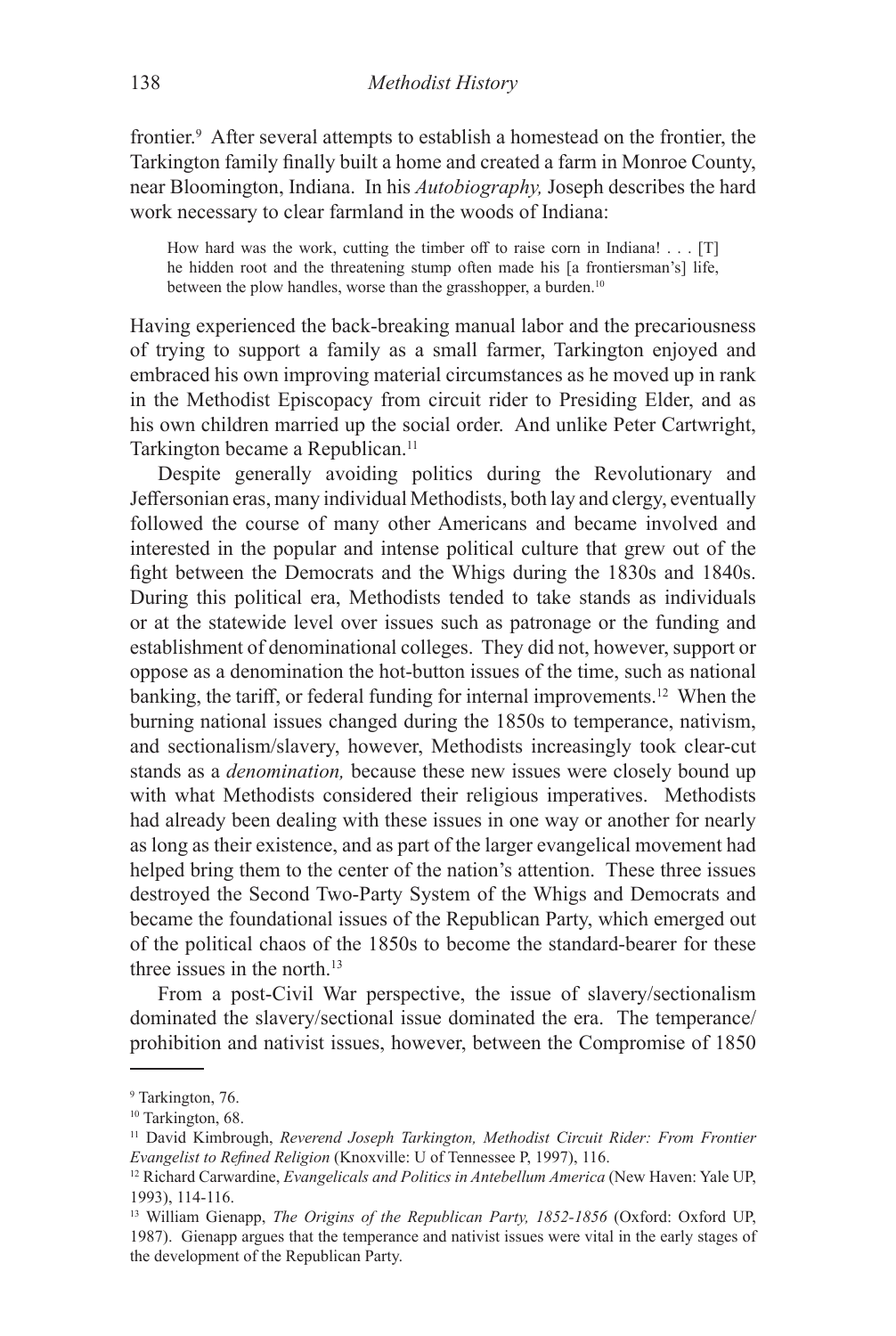and the wake of the Kansas-Nebraska Act, destroyed the Second Two-Party system slightly *before* the slavery/sectional issues reshaped American politics along sectional lines. For much of the 1830s and 1840s, the Whigs were the standard-bearers on the three issues of temperance/prohibition, nativism, and anti-slavery, at least to the extent that either of the major parties were. Through their opposition to the Compromise of 1850, however, they alienated much of their support in the south, because of their supposed opposition to the rights of slaveholders in the territories. In an attempt to shore up their support in the north, the Whigs began reaching out to Irish and German immigrants. That effort meant de-emphasizing temperance and prohibition and obviously nativism. Many northern Protestants—referred to as "rabid Protestants" by the political historian Michael Holt—felt betrayed by the Whig Party and began seeking out alternatives outside the two-party system. The so-called rabid Protestants cared most about these three morality-fused issues.<sup>14</sup> As the largest Protestant denomination, Methodists made up the largest number of the "rabid Protestants" and therefore had a prominent role in making these three issues significant, convulsing northern politics by the mid-1850s.15

With overlapping appeals and constituencies, temperance, nativist, and anti-slavery factions formed an array of political parties in the northern states after 1850. Some of these parties supported single issues but quickly discovered they were more effective if they joined other single-issue parties. These "mergers" were often referred to as "fusion" parties. The two "fusion" parties that influenced national politics were first the nativist American Party, also known as the Know-Nothings; and then the anti-slavery Republican Party. They both emerged, however, after several years of struggling to find the ideal anti-Democratic message. In 1853, in Ohio, for example, a Methodist minister named Samuel Lewis ran for Governor under the banner of one of these fusionist parties, an anti-slavery third party that called itself the Free Democrats. The Democratic-controlled legislature in Ohio had resisted the efforts of the Maine Law advocates to implement Prohibition 1852 and 1853. The Whigs feared losing German supporters, so they did not take a decisive stand and allowed local Whig organizations to decide whether or not to support the Maine Law. Lewis ultimately ran a poor third, with only 18% of the vote, but his campaign excited and energized Methodists and other evangelicals, who left the Whig Party in droves, leading to its dissolution in Ohio.<sup>16</sup>

In Indiana, a similar fusion party emerged in 1854, spearheaded by the state's 80,000 Methodists and calling itself the People's Party. The People's Party was an example of the heterogeneous nature of this political

<sup>14</sup> Michael Holt, *The Political Crisis of the 1850s* (New York: John Wiley and Sons, 1978), 122-124.

<sup>15</sup> Gienapp, *The Origins of the Republican Party*, 44.

<sup>16</sup> Gienapp, 59; William Lewis, *Biography of Samuel. L. Lewis, First Superintendent of Common Schools for the State of Ohio* (Cincinnati: Methodist Book Concern, 1857), 419.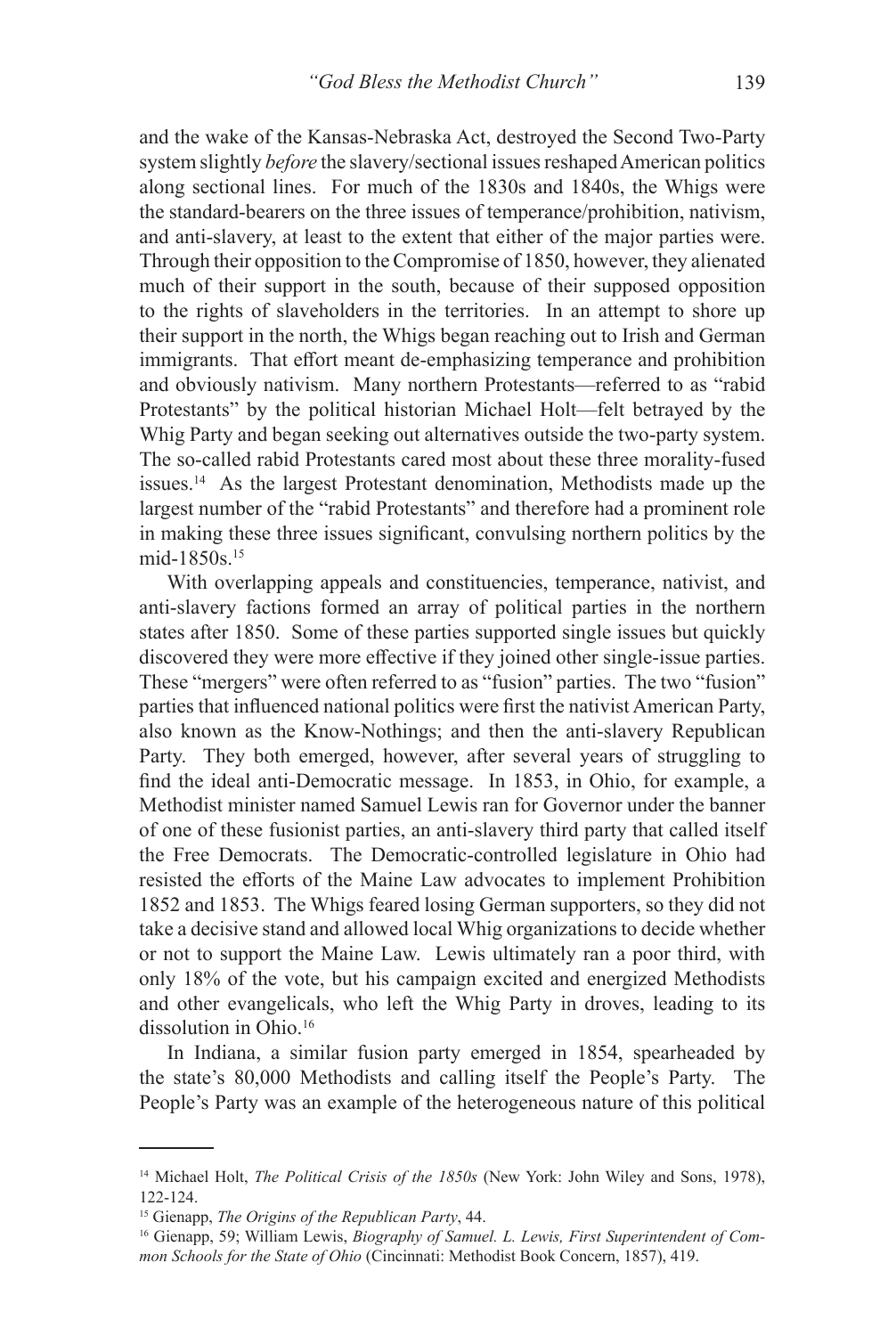movement, as it consisted of Whigs, dissident Democrats dissatisfied with the slaveholders' tightening grip on their national party, temperance advocates, and perhaps most prominently, supporters of the Know-Nothing Party. Contemporaries noted the ad-hoc nature of the new party, as one Democrat sarcastically called it "the abolition, Free-Soil, Maine-Law, Native American, Anti-Catholic, Anti-Nebraska Party of Indiana."<sup>17</sup> Although few expected it to last, the new party did well in the 1854 elections, winning all but two of Indiana's congressional seats.<sup>18</sup> Sensing how divisive these new issues were to the Democrats, the old Whigs hoped to control this new movement and finally take control of their state from their old rivals. The ground, however, had shifted under their feet, and the better organized and seemingly fresh Know-Nothings instead took control of their July 13 convention. The Know-Nothings spread rapidly in Indiana, claiming to have 60,000 members in July and over 80,000 by the fall. Combining many elements of anti-Democratic sentiment, in 1854 they supported a platform that included the restriction of slavery, a prohibition law, and a nativist statement.

Despite the heterogeneity of the convention, most members agreed on a few general principles: they opposed the Kansas-Nebraska Act, Catholicism, and liquor.19 The strongest supporters of this new party were Protestant clergy, especially Methodists. According to the Methodist preacher and writer T. A. Goodwin, "the preachers of all denominations were a unit, with probably less than a dozen exceptions  $\ldots$  .<sup>20</sup> To him, slavery and intemperance were closely related issues, and as an editor, he turned his batteries on what he called "the twin iniquities—the saloon and slavery."<sup>21</sup> Indiana governor Joseph Wright, a Methodist Democrat, said that two-thirds of the state's clergy had joined the Know-Nothing Party. He wrote in a letter to Matthew Simpson that at least one hundred Methodist ministers attended the People's Party convention. The Democrats disgustedly noted the strong Methodist influence; the president of the Democratic convention, John Robinson, referred to them as "non-taxpaying itinerant vagabonds." The newspaper of the People's Party, the *Indiana State Journal*, attributed their victory to hostility to "the subservience of foreigners." The fusionists did well throughout the Midwest in 1854. In Ohio, they received 63.1% and in Indiana 56.4  $\%$  in the state-wide elections that year.<sup>22</sup> And a Democratic newspaper agreed, but in critical terms: "We had to fight the influence of the church, the flesh, and the devil: the church in the temperance question; the flesh in the Old Whigs; and the Devil in the Know-Nothings."23

The Know-Nothings anticipated the Republican Party's thunder by

<sup>&</sup>lt;sup>17</sup> Gienapp, 110.

<sup>18</sup> Gienapp, *The Origins,* 111.

<sup>19</sup> Emma Lou Thornbrough, *Indiana in the Civil War Years* (Indianapolis: Indiana Historical Bureau, 1965), 74-75; Gienapp, 109-110.

<sup>20</sup> Thomas A. Goodwin, *Seventy-Six Years Tussle With the Traffic* (Indianapolis, 1883), 12.

<sup>21</sup> Goodwin, *Introduction*, *The Autobiography of Joseph Tarkington,* 62.

<sup>22</sup> Foner, *Free Soil, Free Labor*, 239.

<sup>23</sup> Gienapp, 112-113; Goodwin, 14.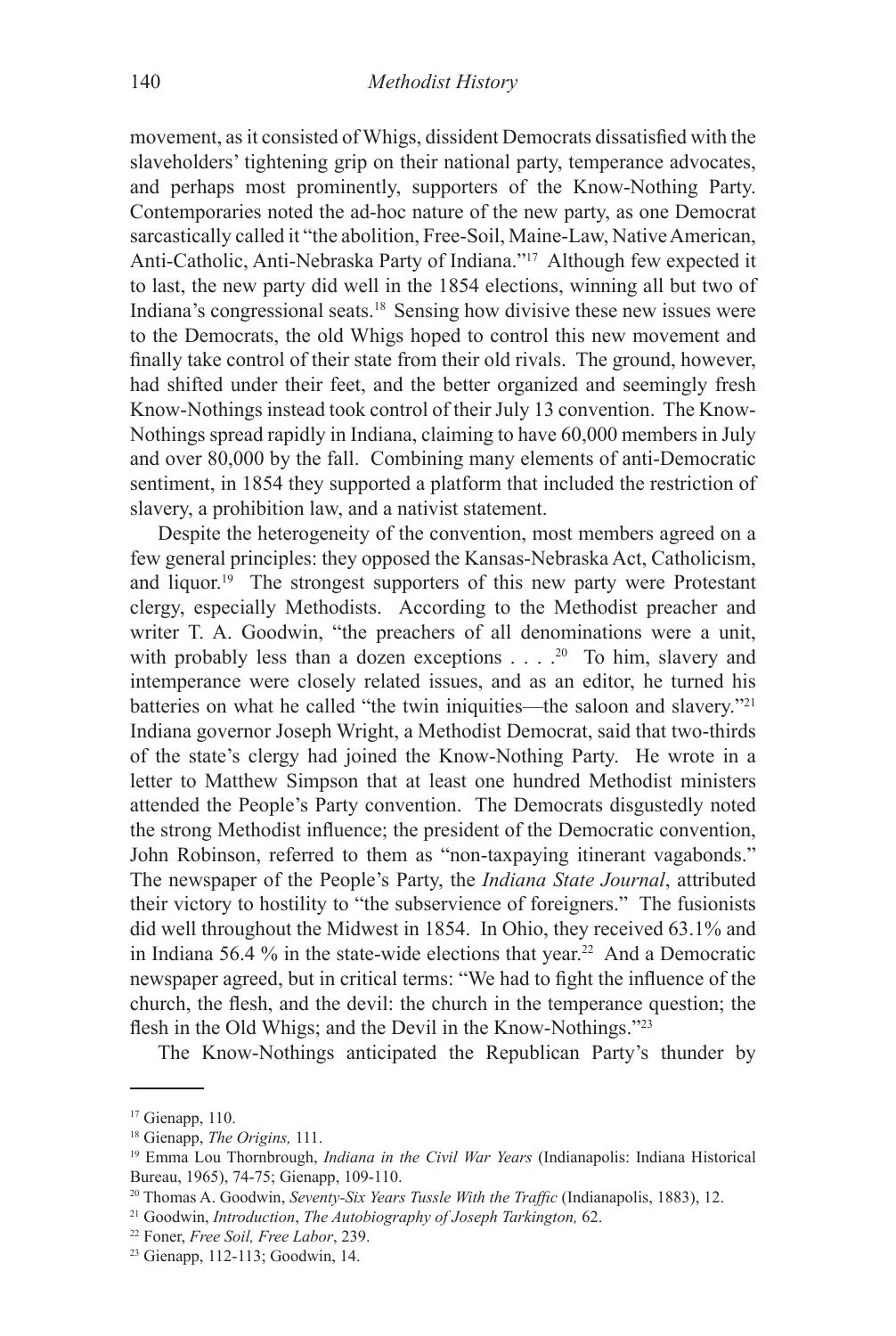evoking traditional republican ideals and arguing that Roman Catholicism was an even greater threat than "slave power," accusing the Catholic Church of being a "despotic faith . . . diametrically opposed to the genius of American Republicanism," with its "crafty priesthood" teaching antirepublican sentiments.<sup>24</sup> By making the restriction of Catholic immigration their cornerstone issue, they appealed to the overall northern dissatisfaction with the current two parties.

Slavery was another issue important to the early Republican Party that Methodists had a long history of addressing. The Methodist Episcopal Church had already split along north-south lines over slavery in 1844, so to a certain extent their denominational history was a dress rehearsal for the Civil War. Peter Cartwright, James Finley, and many other Midwestern Methodist clergymen had long opposed slavery in the abstract, an opposition that motivated some of them to move to free territories and states. They inherited an early Methodist opposition to slavery that went back to John Wesley and at least briefly challenged slaveholding in the late eighteenth century. However, most of these clergymen also inherited the Methodist willingness to compromise with slavery.

In the late eighteenth century, American Methodists retreated from their strong early anti-slavery stance, once they realized just how controversial and dangerous it was, after several cases of mob action against Methodist preachers.<sup>25</sup> Sadly, Southern Methodists ultimately reversed their position and joined many other southern clergy in defending the morality of slavery.<sup>26</sup> Northern Methodism continued opposing slavery, although weakly and passively, tolerating it in the southern and border conferences in the interests of keeping their denomination unified *and* in opposition to abolitionism. The leading Northern Methodist periodicals, *The Western Christian Advocate, Christian Advocate and Journal,* and *The Methodist Magazine*, all opposed abolition and supported colonization; that is, the effort to settle free African-Americans in Africa.<sup>27</sup> They could support colonization because it was constitutional and voluntary, and it offered financial compensation for the slave owners. Colonization had the added benefit of at least some southern support so the church could remain unified. No other religious denomination gave colonization more support both materially and rhetorically.

The Indiana circuit rider, Joseph Tarkington, for example, served on several committees within the Indiana Conference that attempted to colonize slaves.<sup>28</sup> Midwestern preachers such as Cartwright echoed the

<sup>24</sup> Holt, 162. David M. Potter, *The Impending Crisis, 1848-1861* (New York: Harper Torchbooks, 1976), 250-251.

<sup>25</sup> Donald Mathews, *Methodism and Slavery: A Chapter in American Morality, 1780-1845*  (Princeton : Princeton UP, 1965), 20-22.

<sup>26</sup> Mitchel Snay, *The Gospel of Disunion: Religion and Separatism in the Antebellum South*  (New York: Cambridge UP, 1993).

<sup>27</sup> "American Colonization Society, "*Methodist Magazine, Nov. 1829; "Colonization," Christian Advocate and Journal*, Sept. 1826. 28 Kimbrough, 128.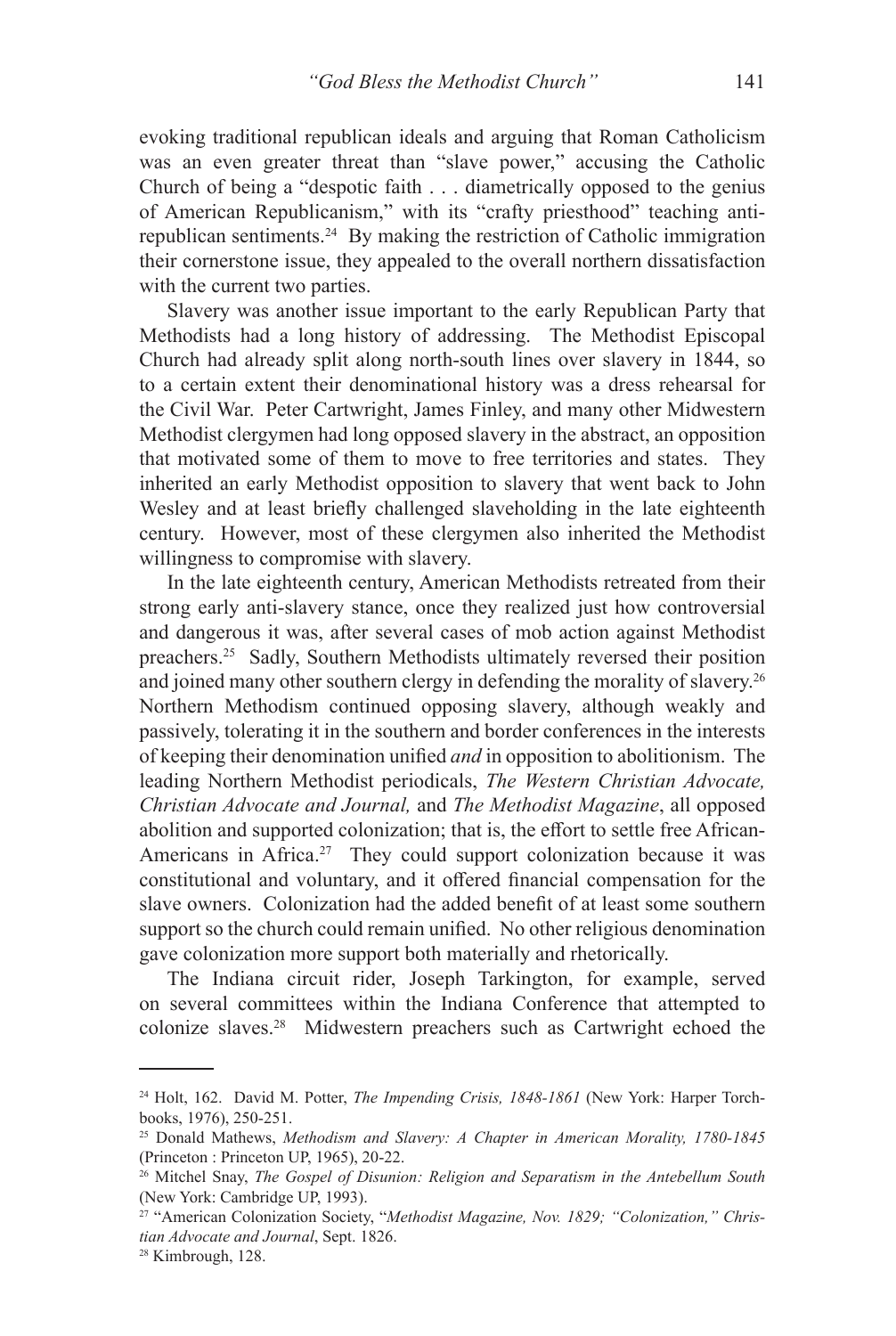denominational press in both their opposition to abolitionism and their support for colonization. Like other northerners with anti-slavery bents who could not bring themselves to abolitionism—like Lincoln—Methodists supported the impractical and racist scheme of colonization. Peter Cartwright denounced the "run-mad spirit of abolitionism" and lamented that it would only "rivet the chains of slavery tighter." Despite their seemingly feckless compromising with slavery, however, northern Methodist clergy never totally abandoned their anti-slavery views; when the southerners pushed them beyond a certain point, they finally took a stand that broke up the church and then contributed to the breakup of the nation.

Because of the denomination's conservative position on slavery, hundreds of clergy and thousands of members, primarily New Englanders, left the Methodist Episcopal Church (MEC) to join the Wesleyan Methodists, an abolitionist schism. Northern Methodists faced the prospect of losing more members to the Wesleyans unless they took a stronger stand against slavery. At the 1844 General Conference, the northern Methodist delegates got just that opportunity with the case of James Andrews, an MEC Bishop who inherited slaves through marriage.

There had never before been a slave-holding Bishop in the Methodist Episcopal Church. At that time, Bishops presided over the whole church, not just one specific region. Northerners considered serving under a slaveholding bishop intolerable, and southerners were just as determined to force the General Conference to accept Andrew as a bishop. Northern moderates such as Finley and Cartwright held the balance. James Finley offered a compromise: Andrew could keep his position but not carry out any of his duties until he settled his slavery problem. Finley's proposal was more conciliatory to the south than the other popular northern position: that Andrew needed to resign. Even so, the southerners rejected and denounced Finley's proposal. The unyielding position of those southerners exasperated and angered northern moderates, provoking Finley to denounce slavery in terms that would not have embarrassed William Lloyd Garrison: "How any man can say it is right for him to hold his fellow man in bondage and buy and sell him at pleasure, put him under an overseer, and drive, whip, and half starve him, and that this is connived by the Methodist Church, I cannot comprehend."<sup>29</sup>

The actual splitting of the church into two denominations did not go smoothly. Border conferences fought with each other over membership and church property, with even a few cases of violence breaking out; other disputes over denominational assets were litigated for years with cases ending up in the Supreme Court.<sup>30</sup> A decade before the Kansas-Nebraska Act and the perception of slave power outraged and alarmed much of the north in the mid-1850s, northern Methodists were already embittered by what they

<sup>29</sup> As quoted in Charles C. Cole, *Lion of the Forest: James B. Finley, Frontier Reformer* (Lexington: Kentucky UP, 1994), 153. John McKivigan, *The War Against Pro-Slavery Religion: Abolitionism and the Northern Churches, 1830-1865* (Ithaca, NY: Cornell UP, 1984), 170-172. 30 Carwardine, *Evangelicals, and Politics*, 162-166.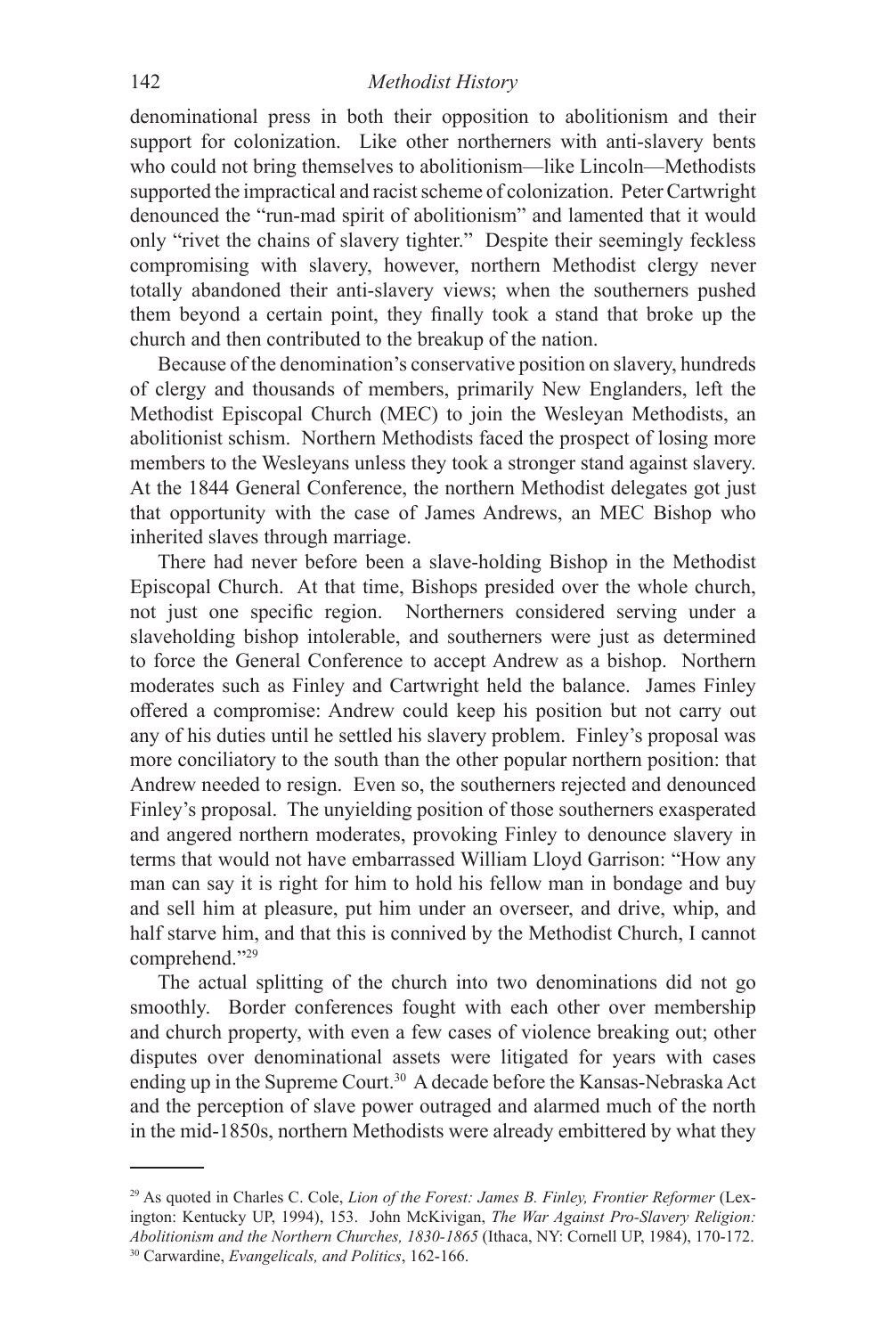considered to be an unjust and extreme southern position.

The Republican Party began as another of the fusion parties hoping to consolidate the large but disparate opposition to the Democrats in the wake of the 1854 Kansas-Nebraska Act, this time in Michigan. Free Soilers, Nativists, and Whigs, who mistrusted each other, nevertheless understood the importance of uniting to oppose "slave power"—that is, an epithet used by northerners to describe what they considered to be the growing "arrogance and aggressiveness" of the slave-owners in national politics to spread the institution of slavery not only into territories that should have been free of slavery, but even to spread it into northern states.<sup>31</sup> After repeated defeats and now the humiliation of the Kansas-Nebraska Act, Whigs were asked to give up their party in favor of a new anti-slavery one. Finally, at a mass convention held in Jackson, Michigan on July 6, 1854, former Whigs and Free-Soilers agreed "to take such measure as shall be thought best to concentrate the popular sentiment of this state against the aggression of the slave power." Even prior to the Jackson convention, some supporters of the anti-Democratic, anti-Kansas movement had been suggesting the term "Republican." The Know-Nothings tried to organize in Michigan during that summer but decided instead to join the fusionist/Republican party. Former Whigs, who were more conservative and reluctant to emphasize slavery, also decided that backing the Republicans was their best move. In a state that had previously been largely Democratic, the newly-born Republican Party won most state elections in the fall of 1854.32

The anti-Democratic coalition, which by the mid-1850s consisted of Know-Nothings, former Whigs, Republicans, and other types of fusionists, suddenly and decisively shifted gears to focus their energy on opposing the "slave power." To the people involved, however, the transition was not so abrupt. Methodists and other evangelicals saw their various enemies— Catholics, slave owners, and supporters of drinking—not as separate entities, but as a "single satanic influence." Even though Catholic immigrants voted Democratic for reasons different from why most slave owners voted for them, the evangelicals did not see it that way. The Catholic hierarchy's reaction only exacerbated the fears of northern evangelicals. They took an ambivalent stand toward slavery, treating it as necessary to the social and economic order. They believed that all manner of anti-slavery forces, from abolitionism to free soil, were the crazy beliefs of radical Protestants and atheistic Republicans. Protestants responded by comparing how the papacy controlled what people read, to how the slave owner prevented his slaves from reading, especially the Bible. The fate of abolitionists in the south was compared to that of victims of the Inquisition. They also compared the effects of drinking to that of being enslaved. In the minds of northern evangelicals, the evil forces at their doorsteps—slave power, Catholic political activism,

<sup>31</sup> David Donald, Jean H. Baker, and Michael Holt, *The Civil War and Reconstruction* (New York: W.W. Norton, 2001), 90-91.

<sup>32</sup> Gienapp, 104-105.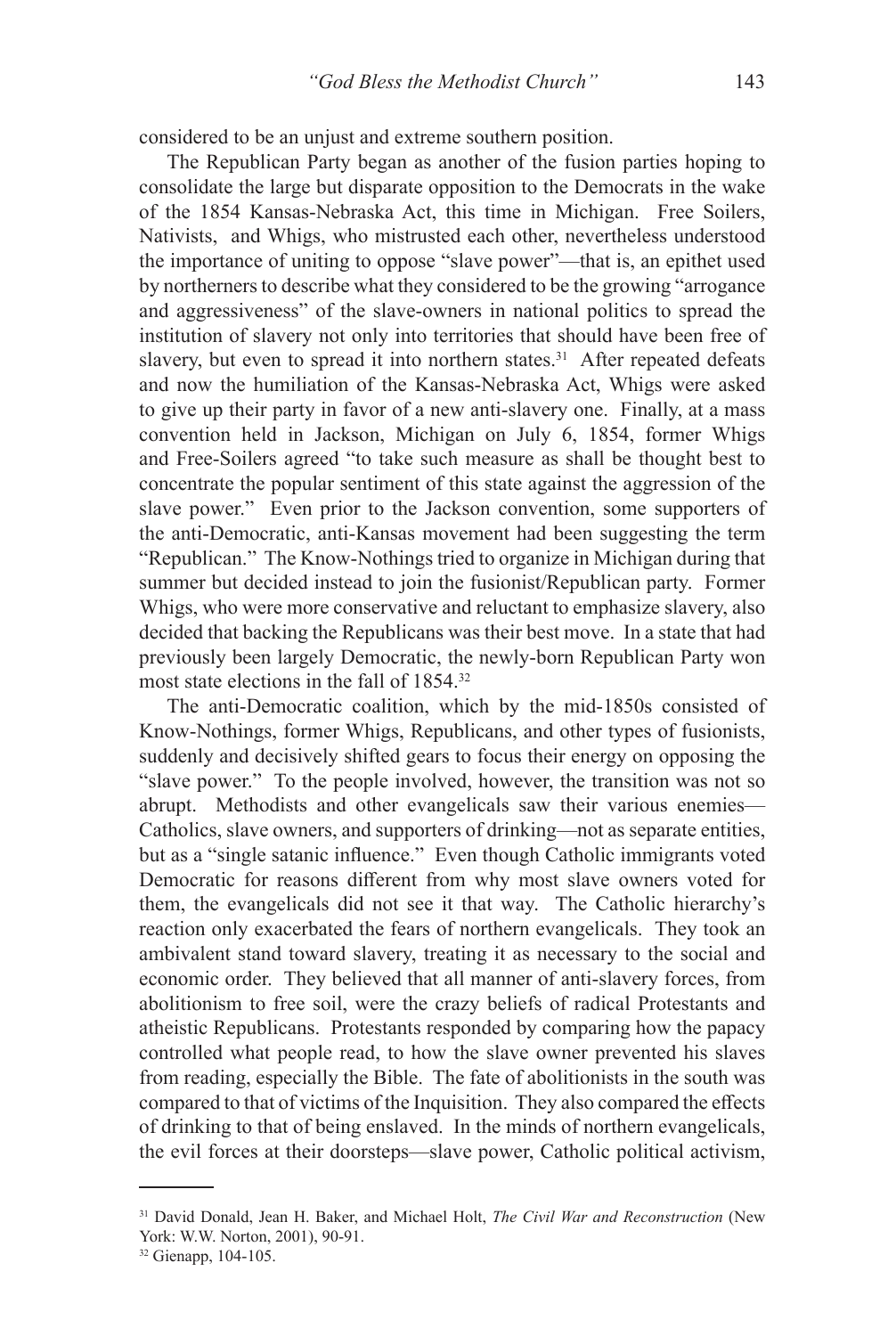and drink—were consolidated.<sup>33</sup>

 The Kansas-Nebraska Act outraged northern Methodists, especially those in the Midwest. Methodist preachers, along with their brethren from other evangelical denominations, used their pulpits to denounce Stephen Douglas and his plan potentially to extend slavery into Kansas and north of the latitudinal line specified in the Missouri Compromise. Methodist editorials condemned the Act, and in 1854 the Illinois Annual Conference supported a resolution calling the Fugitive Slave Act "immoral." The Rock River Annual Conference, which is in the northern part of the state, passed a resolution denouncing "the late aggressive movements of slave power, instance the passage of the Fugitive Slave Law, the Nebraska Bill . . . ." It goes on to call for Methodists to "put forth combined and persevering effort for this blighter of the Lord's heritage and most ruthless foe of human rights." However, the next few sentences qualified this implication of drastic and perhaps even extra-legal action against slavery by reminding the reader that slavery was still the law of the land and should be dealt with and opposed as such.<sup>34</sup> Midwestern and Northern Methodists, however, along with the rest of their section, remained divided over exactly what actions to take against the growing threat of the "slave power."

Between the General Conference of 1856 and the next one that met in May of 1860, the sectional crisis continued to heat up, pushing Methodists further into greater opposition to slavery and the "slave power." The Dred Scott decision only added to the fears of the "slave power," as the southerndominated Supreme Court ruled that no branch of the Federal Government had the authority to keep slaveholding out of the territories, rendering the Free Soil platform of the Republican Party a dead letter. A Methodist Ohio Supreme Court Justice, John McClean, dissented against the majority decision.<sup>35</sup> The Rock River Conference in Illinois opined that the Dred Scott decision reversed previous "decisions for freedom as the national birthright" and "has excited in our hearts inexpressible sorrow . . . disgracing us before the nations of the earth . . . and convinces us that the great battles for freedom have yet to be fought."<sup>36</sup> While the Rock River Conference would have denied that they were advocating war at that time, their rhetoric was certainly laying the groundwork for an understanding that war might be necessary to

<sup>33</sup> Carwardine, *Evangelicals and* Politics, 250-251.

<sup>34</sup> Marie White, "The Methodist Antislavery Struggle in the Land of Lincoln," *Methodist History* 10.4 (July, 1972).

<sup>&</sup>lt;sup>35</sup> Potter, 284-285.

<sup>&</sup>lt;sup>36</sup> White, "The Methodist Antislavery struggle,"47, 48. The Dred Scott decision was litigated by a slave named Dred Scott in order to obtain his freedom, arguing that since he had been taken into free territories by his owner, he should be free. The case eventually made its way to the United States Supreme Court in 1857, with the Court making two decisions, both against Dred Scott. The first was that African-Americans were not citizens and therefore not entitled to use the federal courts; the second ruled the Missouri Compromise unconstitutional, because it violated property rights by denying slave-holders the right to bring their property–in this case, slaves–into the territories. In effect, this decision ruled that the main position of the Republican Party—that slavery should not be allowed to expand into the territories–unconstitutional.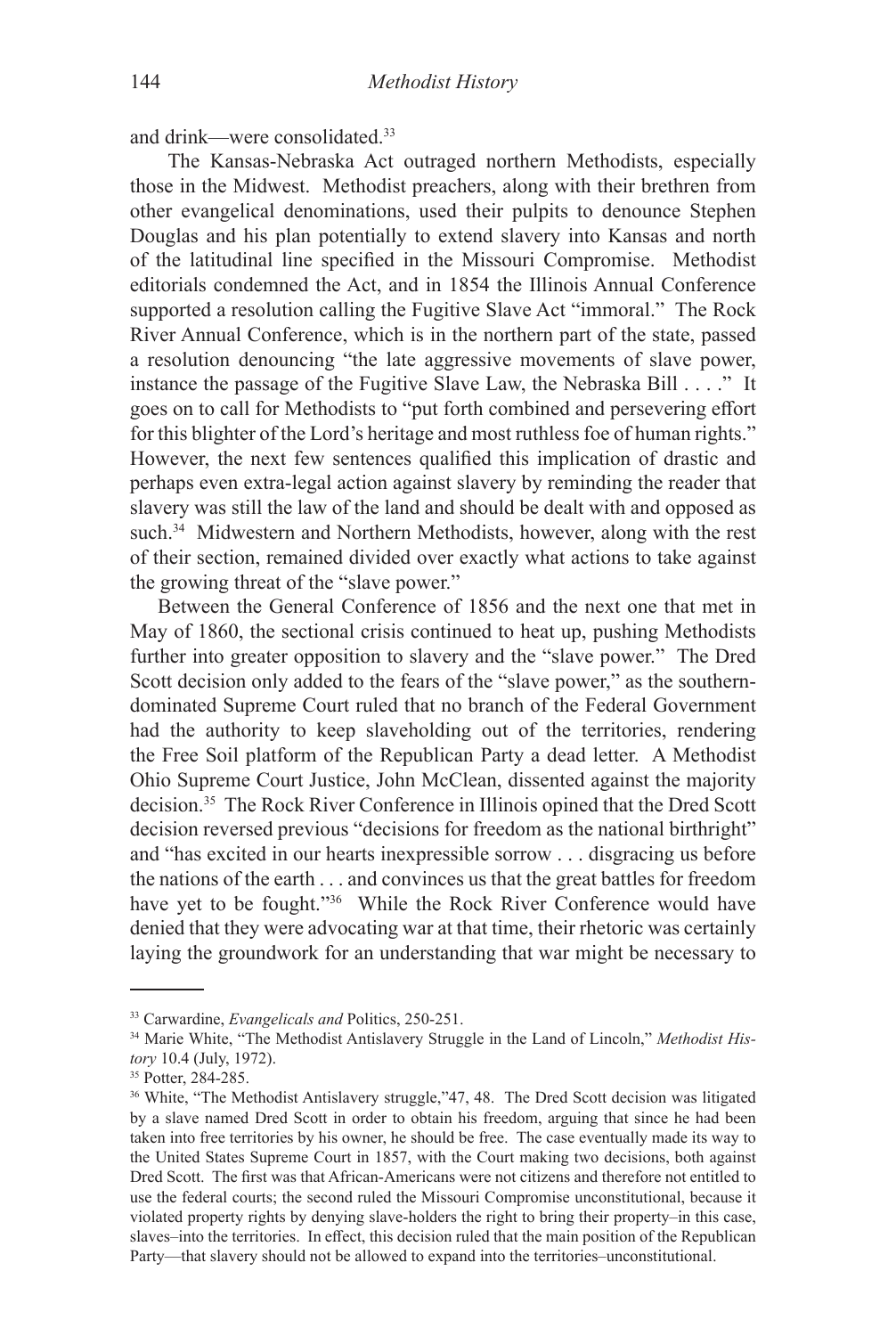resolve the sectional/slavery issue.

The 1860 General Conference debated slavery more vigorously than had any previous conference. Even though the General Conference was held before Lincoln's election, most people in the country understood that a watershed election was coming up. While not officially endorsing the Republican Party, the General Conference agreed with much of the Republicans' outlook on slavery. Just as the Republican Party condemned John Brown's raid, so the General Conference had "no sympathy with, but on the other hand strongly condemn the mad projects of reckless and desperate men, who, in defiance of the law, seek by violent means . . . to destroy slavery." The General Conference did take credit for helping to implement the Republicans' most distinct stand, the prevention of slavery's extension into the western territories. Answering the question of what good their longstanding but compromised anti-slavery position had been, the Conference boasted that our church had "done much toward the formation of a correct public opinion. Under its influence many thousands of slaves have been set free . . ." and had it not been for "this testimony, a number of Western states now free, would probably be today Slave States."<sup>37</sup> Like Republicans, Methodists had taken a moderate anti-slavery position. While stopping well short of advocating slavery's violent or even legally enforced overthrow, or even making ownership of slaves an automatic disqualification for membership, Methodists condemned it unequivocally and favored confining it to where it already existed. Not until the 1864 General Conference did the Methodist Episcopal Church take an essentially abolitionist position, at least concerning membership by declaring that slave-owning had become automatic grounds for expulsion.<sup>38</sup> Arguably, the Republicans only fully endorsed abolition in early 1865 when they pushed for the thirteenth amendment.

Both Methodists and Republicans used the contrasting qualities of nostalgia and progressiveness in how they presented themselves to the outside world. In his 1857 autobiography, Peter Cartwright recalled the Methodism of his youth as approaching almost apostolic simplicity: "We had no pewed churches, no choirs, no organs; in a word, we had no instrumental music of any kind. The Methodists in that early day dressed plain; attended their meetings faithful . . . ." He also praised the intensity of the worship of the earlier day.<sup>39</sup> In yet another paean to pioneer Methodism, J. V. Watson contrasted it favorably with modern Methodism, as the old timers had "none of the starch, the stiffness, the formalities, the conventionalities of a fashionable sanctuary to interpose between the worshipper and the throne of the heavenly grace." Instead, the pioneer days of Methodism "are spots green and sunny in the retrospect of memory. Primitive pioneering Methodism

<sup>37</sup> William Harris, ed., *Journal of the General Conference of the Methodist Episcopal Church, Held in Buffalo, NY., 1860* (New York: Carlton and Manahan, 1860), 421.

<sup>38</sup> James May, "The War Years," 210, from Emory Bucke, ed. *The History of American Methodism, in Three Volumes,Volume 2* (New York: Abingdon Press, 1964). 39 Cartwright, *Autobiography,* 74-74.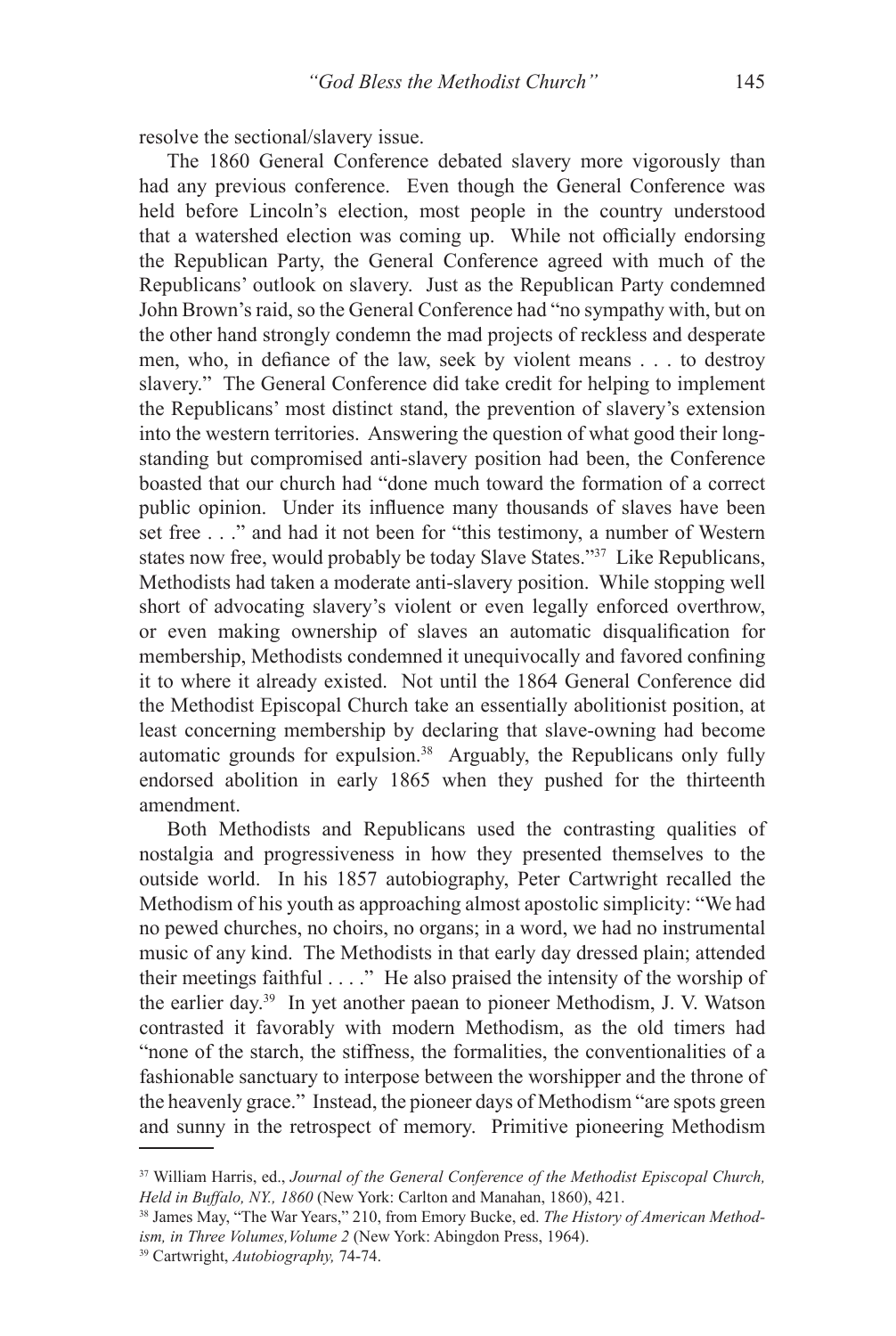will long be fragrant in the memory of the church."<sup>40</sup> Eli Farmer, another Indiana circuit rider, was motivated to write his unpublished autobiography in 1871 because of his "grave apprehension" about the decline of Christianity and blames it on the "traditions, customs, and fashions of men which have been molded and shaped, as to accommodate the prejudices of the world."<sup>41</sup> The writings of these and other Midwestern Methodist circuit riders are full of such concerns about the decadence and extravagance of mid-nineteenth century Methodism, and indirectly of America.

Republicans also looked to the past for effective symbols, finding it in a past era when true "republicanism" was the governing principle. The 1856 Republican Platform called for ". . . restoring the action of the Federal Government to the principles of Washington and Jefferson" and "the maintenance of the principles promulgated in the Declaration of Independence and embodied in the Federal Constitution."<sup>42</sup> Hoping to appeal to farmers and workers and small businessmen throughout the North, the Lincoln campaign emphasized his frontier origins, despite Lincoln's own quest to escape his frontier childhood. The log cabin and Lincoln as a rail-splitter became the common images of his campaign. A Philadelphia newspaper described Lincoln's frontier appeal: "[Lincoln was] a representative of that energetic . . . and Progressive people, who have, by their own strong arms . . . cleared the forests, plowed the prairies, constructed the railroads, and carried the churches and schoolhouse into the wilderness."<sup>43</sup> That is certainly a description Methodists would have proudly embraced. It is interesting that relatively sophisticated, wealthy reformers such as Peter Cartwright and James Finley would create backwoods images for themselves in the mid-1850s, very much as Republicans would portray Lincoln in the 1860 election.

Despite some sincere misgivings and even fear over the direction their mid-nineteenth century society and religion had taken, the Methodists also expressed some pride in what they had helped to build. This put them more in line with the Republican view of the world. Tarkington gushed over how "churches in every neighborhood, colleges and even universities here and there" had replaced the "unbroken forests." He attributed the development to the "energy and . . . faith of the people . . ." and he found it "wonderful for one man to see in his lifetime."<sup>44</sup> Finley saw "a divine hand overruling and conducting the whole." Taking the traditionalists to task, he wrote: "If we despise anybody, it is the croaker<sup>45</sup> who is ceaselessly howling about the

<sup>40</sup> J. V. Watson, *Tales and Takings ,Sketches and Incidents from the Itinerant and Editorial Budget* (New York: Carlton and Porter, 1857), 246.

<sup>&</sup>lt;sup>41</sup> Eli Farmer, "The Autobiography of Eli Farmer," 1, unpublished manuscript.

<sup>42 &</sup>quot;Republican Platform of 1856," accessed online, January 20,2016.

<sup>43</sup> As quoted in William Gienapp, "Who Voted for Lincoln?" in John L. Thomas, ed. *Abraham Lincoln and the American Political Tradition* (Amherst: U of Massachusetts P, 1986), 55. <sup>44</sup> Tarkington, 84.

<sup>45</sup>"Croaker" refers to a church member critical of what were considered innovations in the Methodist Church at the time, such as more ornate churches, choirs, clergy with formal education, pews that were paid for, and an overall reorientation toward appealing to elite members of their communities.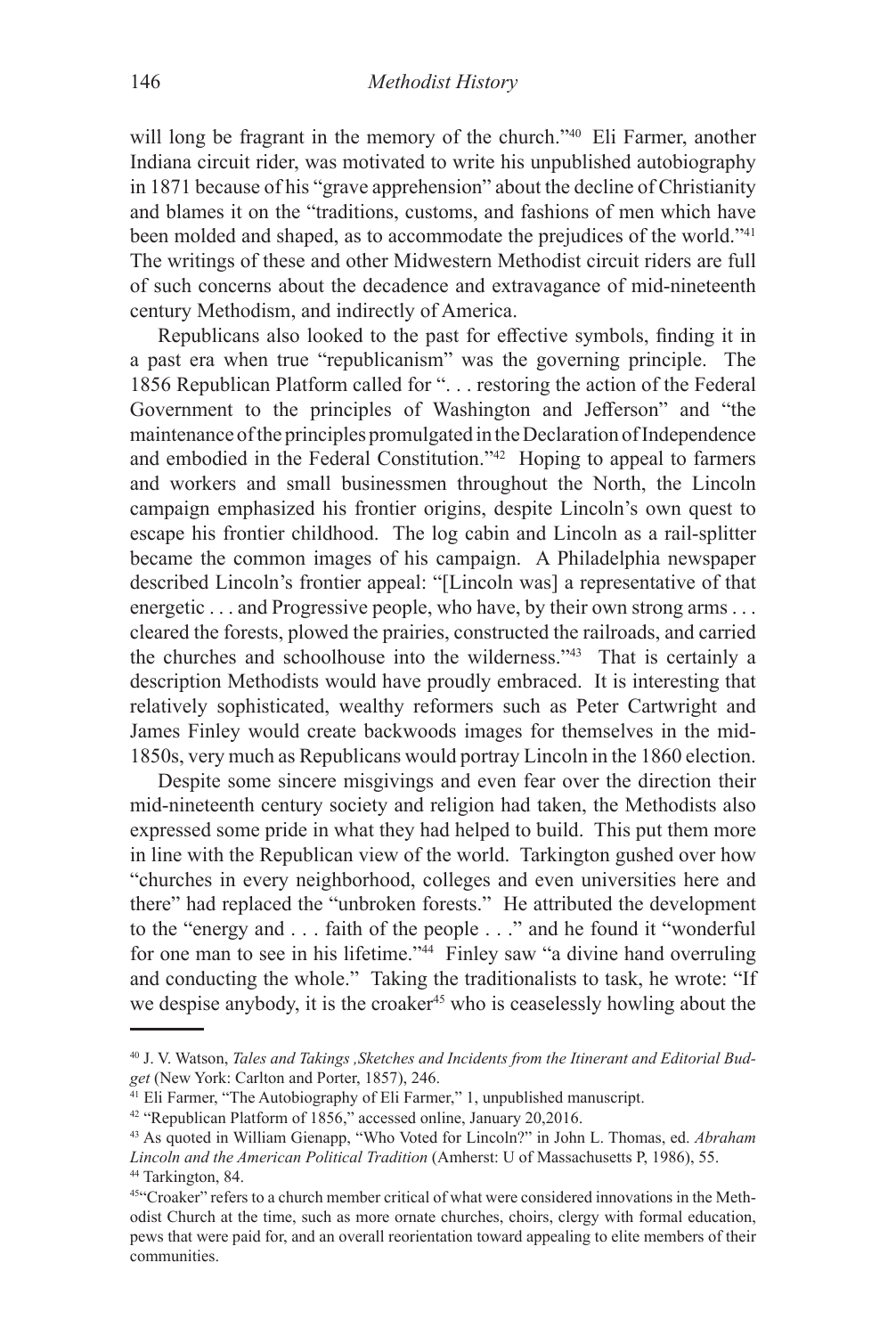Church having lost her primitive simplicity and power, and influence . . . . We believe this day, under God, she is doing more for the conversion of the world than she ever did." While no other Methodist writer romanticized (or participated in) the early years of Methodism more than Finley, here he explicitly says the church was a more effective institution by the midnineteenth century.<sup>46</sup> And Cartwright wrote, "I have lived to see this vast Western wilderness rise and improve, and become wealthy without a parallel in history."<sup>47</sup> He contrasted the oppression of British rule with the freedom enjoyed by Americans in the middle of the nineteenth century: "He [that is, God] has blessed us with good and wholesome laws . . . . He has blessed us with a land of plenty, a fertile soil, an agreeable climate."

Northern Methodism finally found in the Republican Party not only a political party they could support, but also an ideology that in so many ways reflected and reinforced their own views of the world. There was plenty of overlap as many northerners were both Republicans and Methodists.<sup>48</sup> Their shared appreciation for the ability for individuals and families to move west to free soil; a disdain and even fear of slavery and slave power; and a similar view of the virtue of hard work, are some more reasons Methodists took the important stand of supporting Lincoln in the Election of 1860 and the Union cause throughout the Civil War.

Understanding the strong appeal of religion to the American people gave Abraham Lincoln an advantage in his quest for political power, allowing him to capitalize on the essential appeal Republicanism held for Methodists. While he was only nominally a Presbyterian and not an official church member, religious and evangelical sensibilities were part of Lincoln's make up, including his anti-slavery views. By contrast, Lincoln's Democratic opponents, such as Stephen Douglas, John Breckinridge, and James Buchanan, cast slavery as a political issue involving states' rights. By casting anti-slavery into a religious crusade, Lincoln persuaded many northerners affected by the Second Great Awakening to vote for him and, by extension, his repugnance for slavery. In the presidential election of 1860, Lincoln and his handlers based his campaign rallies on the camp meetings that Methodists had perfected, especially the ones organized in Illinois by John Wesley Redfield, one of the founders of Free Methodism.49 Methodist ministers often supported Lincoln, and in Indiana, the Methodist preacher T. A. Goodwin claimed that a local newspaper he wrote for, argued in favor of Republican principles throughout the 1850s, and "that three fourths of the Methodist preachers, and many other preachers became ardent supporters." Perhaps blowing his own horn, Goodwin claimed "that it [his newspaper]

<sup>46</sup> Finley, *Sketches*, 115-116.

<sup>47</sup> Cartwright, 524.

<sup>&</sup>lt;sup>48</sup> Gienapp, "Who Voted for Lincoln?" Gienapp argues that the Methodists supported the Republicans less than other evangelical groups although still voted for them more in 1860 than they did in 1856, especially in the critical southern Indiana and Illinois counties.

<sup>49</sup> Bruce Chadwick, *Lincoln for President: An Unlikely Candidate, an Audacious Strategy, and the Victory No one Saw Coming* (Naperville: Source books, 2009), 18, 19, 151.